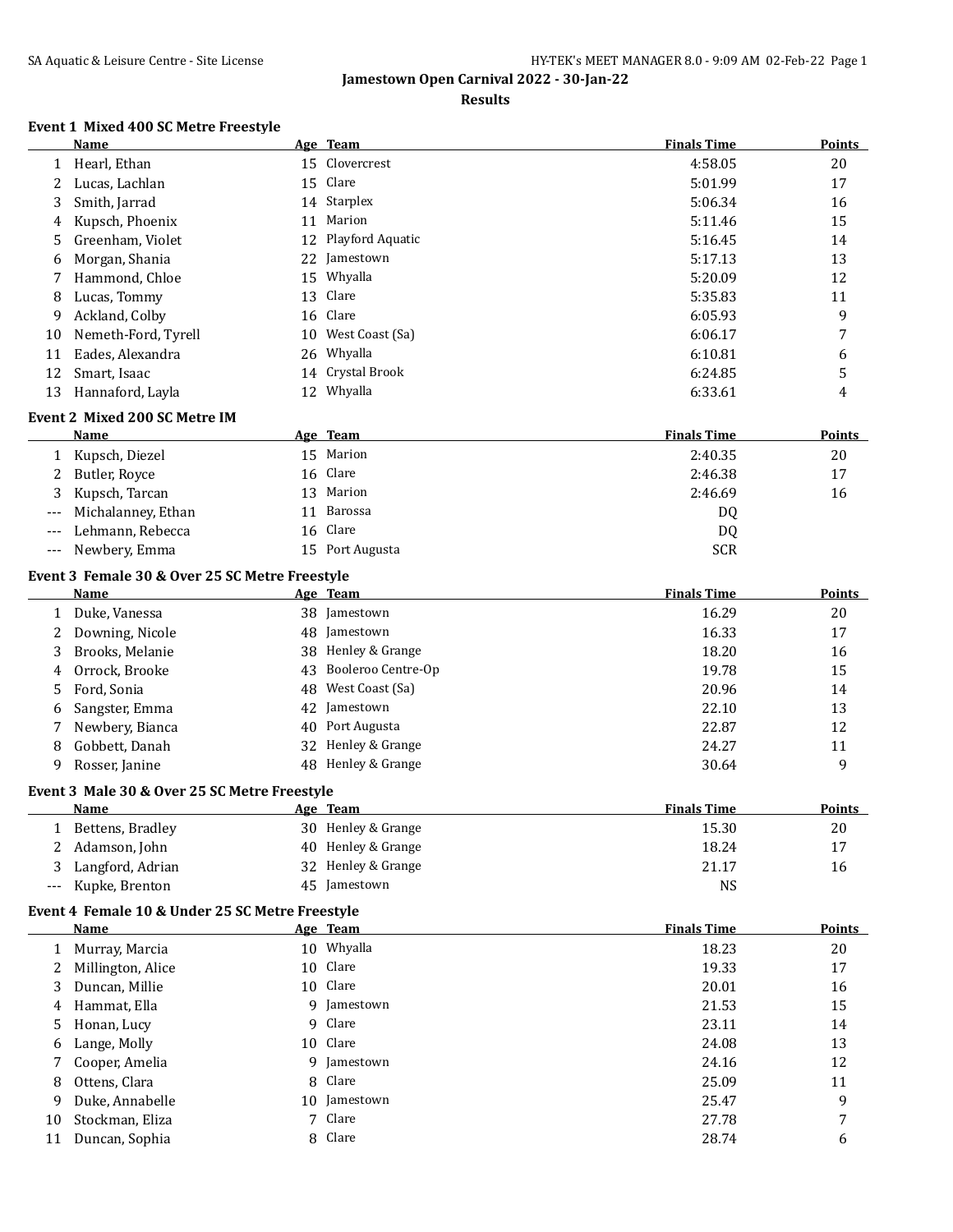$\overline{a}$ 

**Jamestown Open Carnival 2022 - 30-Jan-22**

#### **Results**

## **Event 4 Male 10 & Under 25 SC Metre Freestyle**

|     | Name                |    | Age Team           | <b>Finals Time</b> | <b>Points</b> |
|-----|---------------------|----|--------------------|--------------------|---------------|
|     | Nemeth-Ford, Tyrell |    | 10 West Coast (Sa) | 16.45              | 20            |
| 2   | Ackland, Lucas      |    | 9 Clare            | 18.23              | 17            |
| 3   | Heness, Luke        |    | 8 Jamestown        | 19.67              | 16            |
| 4   | Wright, Xavier      | 10 | Whyalla            | 19.96              | 15            |
| 5.  | Couch, Marcus       | 10 | Jamestown          | 21.55              | 14            |
| 6   | Michalanney, Blake  |    | 8 Barossa          | 21.98              | 13            |
|     | Cadzow, Jack        |    | 8 Jamestown        | 22.80              | 12            |
| 8   | Fleetwood, Tanner   |    | 9 Jamestown        | 22.90              | 11            |
| 9   | Jacobs, Elias       |    | 8 Whyalla          | 23.68              | 9             |
| 10  | Duke, Eddie         |    | 9 Jamestown        | 24.86              | 7             |
| 11  | Lehmann, Archie     | 10 | Clare              | 24.91              | 6             |
| --- | Court, Tyler        |    | 9 Port Pirie       | <b>NS</b>          |               |

### **Event 5 Female 11-12 50 SC Metre Freestyle**

|    | Name                    |    | Age Team                       | <b>Finals Time</b> | <b>Points</b> |
|----|-------------------------|----|--------------------------------|--------------------|---------------|
|    | Ellis, Piper            |    | 12 Playford Aquatic            | 31.34              | 20            |
|    | Greenham, Violet        |    | 12 Playford Aquatic            | 34.40              | 17            |
| 3  | Stockman, Sophie        | 12 | Clare                          | 34.60              | 16            |
| 4  | Cadzow, Georgia         | 11 | Jamestown                      | 36.53              | 15            |
| 5. | Hannaford, Layla        | 12 | Whyalla                        | 37.29              | 14            |
| 6  | Hammat, Chloe           | 12 | Jamestown                      | 38.66              | 13            |
| 7  | Ackland, Macy           | 11 | Clare                          | 39.01              | 12            |
| 8  | Luckett, Taleetha       | 12 | Whyalla                        | 39.33              | 11            |
| 9  | Oxlade, Jessica         | 11 | Mount Gambier Swimming Club In | 41.07              | 9             |
| 10 | Cooper, Sarah           | 12 | Jamestown                      | 44.15              | 7             |
| 11 | Fleetwood, Reagan       | 11 | Jamestown                      | 44.16              | 6             |
| 12 | Smith, Eliza            | 11 | Starplex                       | 47.61              | 5             |
| 13 | Jacobs, Kerryann        | 11 | Whyalla                        | 47.94              | 4             |
| 14 | Lockyer-Black, Indianni | 12 | Port Pirie                     | 48.31              | 3             |
| 15 | Sangster, Georgina      | 11 | Jamestown                      | 51.88              | 2             |
| 16 | Redden, Maggie          |    | Jamestown                      | 54.31              |               |

#### **Event 5 Male 11-12 50 SC Metre Freestyle**

|    | Name               |    | Age Team           | <b>Finals Time</b> | Points |
|----|--------------------|----|--------------------|--------------------|--------|
|    | 1 Kupsch, Phoenix  |    | 11 Marion          | 31.42              | 20     |
|    | 2 Hearl, Zachary   |    | 12 Clovercrest     | 32.97              | 17     |
| 3  | McGinley, Gerard   |    | 12 Immanuel        | 33.73              | 16     |
| 4  | Freebairn, Lachlan |    | 12 Port Augusta    | 34.85              | 15     |
| 5. | Adcock, Lincoln    |    | 11 Henley & Grange | 37.91              | 14     |
| 6  | Millington, Rupert |    | 12 Clare           | 39.25              | 13     |
|    | 7 Court, Brayden   |    | 12 Port Pirie      | 39.83              | 12     |
| 8  | Michalanney, Ethan |    | 11 Barossa         | 40.71              | 11     |
| 9  | Court, Riley       |    | 11 Port Pirie      | 40.72              | 9      |
| 10 | Hammond, Jack      | 11 | Whyalla            | 43.37              | 7      |
| 11 | Couch, Ryan        |    | 12 Jamestown       | 44.66              | 6      |

#### **Event 6 Female 13-15 50 SC Metre Freestyle**

|   | <b>Name</b>           |    | Age Team        | <b>Finals Time</b> | <b>Points</b> |
|---|-----------------------|----|-----------------|--------------------|---------------|
|   | Roberts, Amelia       |    | 15 Clare        | 31.54              | 20            |
|   | 2 Hammond, Chloe      |    | 15 Whyalla      | 32.42              | 17            |
|   | 3 Griffiths, Ashleigh |    | 14 Gawler       | 33.01              | 16            |
|   | 4 Giles, Dakota       |    | 13 Clare        | 35.02              | 15            |
|   | 5 Giles, Tatum        |    | 13 Clare        | 37.15              | 14            |
|   | 6 Duncan, Daisy       |    | 13 Clare        | 37.70              | 13            |
|   | Newbery, Emma         |    | 15 Port Augusta | 41.68              | 12            |
| 8 | Colson, Ailani        | 13 | Port Augusta    | 42.57              | 11            |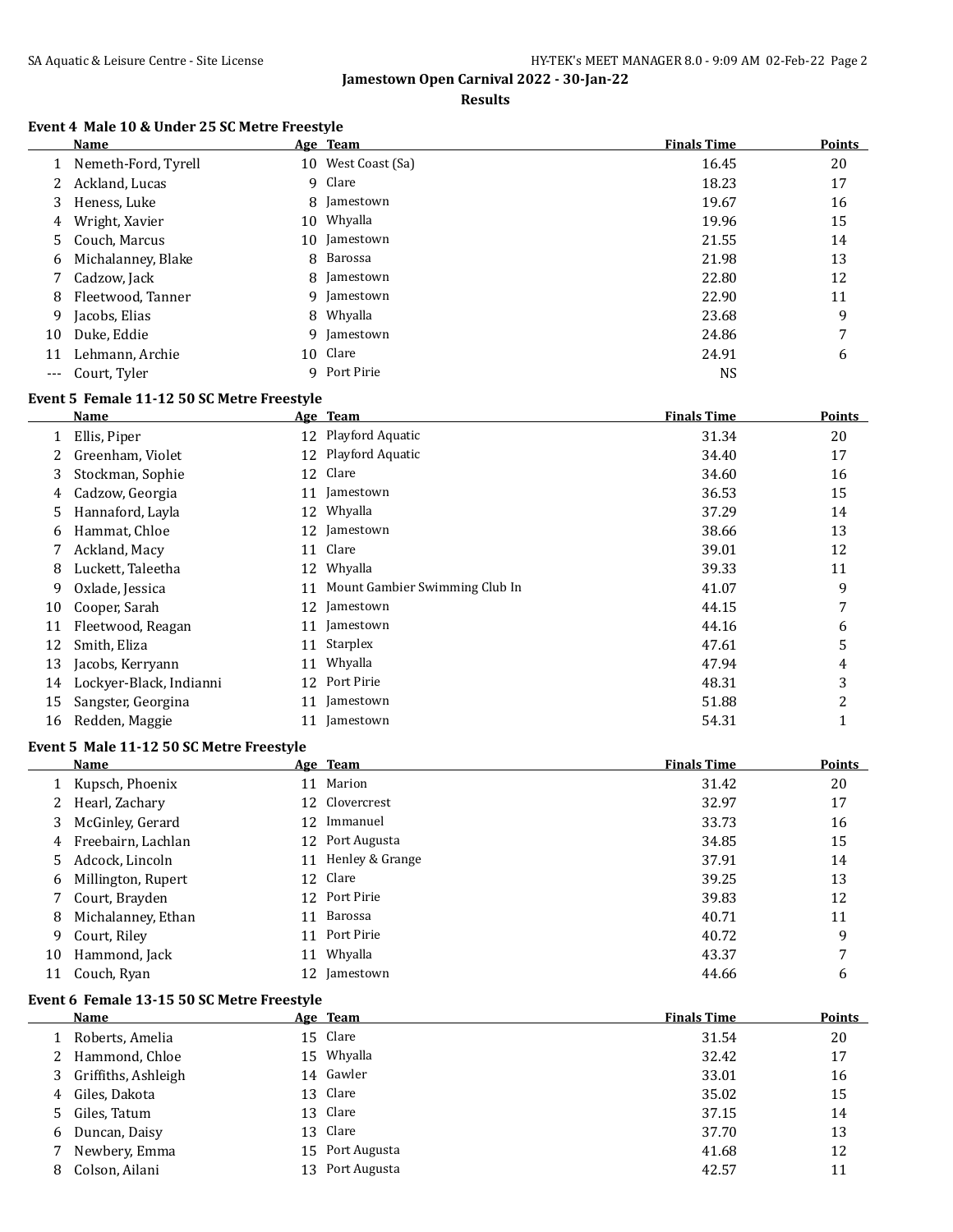#### **Results**

# **(Event 6 Female 13-15 50 SC Metre Freestyle)**

|       | Name             | Age Team           | <b>Finals Time</b> | <b>Points</b> |
|-------|------------------|--------------------|--------------------|---------------|
|       | Sangster, Nicole | 13 Jamestown       | 49.37              |               |
| $---$ | Brooks, Tamika   | 13 Henley & Grange | DQ                 |               |
| $---$ | Smith, Matilda   | 14 Whyalla         | NS                 |               |

#### **Event 6 Male 13-15 50 SC Metre Freestyle**

|              | Name              | Age Team         | <b>Finals Time</b> | <b>Points</b> |
|--------------|-------------------|------------------|--------------------|---------------|
| $\mathbf{1}$ | Lucas, Lachlan    | 15 Clare         | 27.38              | 20            |
|              | Kupsch, Diezel    | 15 Marion        | 28.09              | 17            |
| 3            | Hearl, Ethan      | 15 Clovercrest   | 30.60              | 16            |
| 4            | Lucas, Tommy      | 13 Clare         | 30.87              | 15            |
| 5            | Smith, Jarrad     | 14 Starplex      | 31.10              | 14            |
| 6            | Thompson, Angus   | 14 Port Pirie    | 31.13              | 13            |
| 7            | Kupsch, Tarcan    | 13 Marion        | 32.82              | 12            |
| 8            | Smart, Isaac      | 14 Crystal Brook | 33.22              | 11            |
| 9            | Beaty, Drake      | 13 Whyalla       | 33.59              | 9             |
| 10           | Subasinha, Dinith | 13 Starplex      | 34.19              | 7             |
| 11           | Bohlin, Connor    | 15 Clovercrest   | 35.52              | 6             |
| 12           | Bohlin, Braydon   | 14 Clovercrest   | 36.58              | 5             |
| 13           | Colson, Darius    | 14 Port Augusta  | 39.65              | 4             |
| 14           | Lehmann, Samuel   | 14 Clare         | 41.07              | 3             |

#### **Event 7 Female 16-29 50 SC Metre Freestyle**

|    | Name                    | Age Team              | <b>Finals Time</b> | Points |
|----|-------------------------|-----------------------|--------------------|--------|
|    | Gideon-Takasawa, Aileen | 18 Mountain Pool      | 32.55              | 20     |
|    | 2 Smart, Chloe          | 22 Crystal Brook      | 32.64              | 17     |
| 3. | Lehmann, Rebecca        | 16 Clare              | 33.88              | 16     |
|    | 4 Richards, Kaitlyn     | Mountain Pool         | 34.27              | 15     |
|    | 5 Walker, Maggie        | Jamestown             | 38.08              | 14     |
| 6  | Orrock, Sophie          | 16 Booleroo Centre-Op | 38.82              | 13     |
|    | Eades, Alexandra        | 26 Whyalla            | 40.11              | 12     |

#### **Event 7 Male 16-29 50 SC Metre Freestyle**

 $\overline{a}$ 

|   | Name               |    | Age Team           | <b>Finals Time</b> | <b>Points</b> |
|---|--------------------|----|--------------------|--------------------|---------------|
|   | Weatherley, Joshua |    | 21 Clare           | 26.75              | 20            |
|   | Smart, Max         |    | 16 Crystal Brook   | 28.22              | 17            |
| 3 | Herringer, Oliver  |    | 18 Mountain Pool   | 29.23              | 16            |
| 4 | Butler, Royce      |    | 16 Clare           | 29.92              | 15            |
|   | Hinze, Liam        |    | 17 Mountain Pool   | 30.23              | 14            |
| 6 | Ackland, Colby     |    | 16 Clare           | 30.90              | 13            |
|   | Freebairn, Connor  | 17 | Port Augusta       | 34.49              | 12            |
| 8 | Bettens, Todd      |    | 27 Henley & Grange | 53.41              | 11            |
|   | Kupke, Hayden      |    | Jamestown          | <b>NS</b>          |               |

#### **Event 8 Mixed 30 & Over 25 SC Metre Freestyle HCP**

| Name            | Age Team              | <b>Finals Time</b> | Points |
|-----------------|-----------------------|--------------------|--------|
| Gobbett, Danah  | 32 Henley & Grange    | I25.12             |        |
| Downing, Nicole | 48 Jamestown          | 17.15              |        |
| Orrock, Brooke  | 43 Booleroo Centre-Op | 121.21             |        |
| Newbery, Bianca | 40 Port Augusta       | 124.28             |        |

## **Event 9 Mixed 10 & Under 25 SC Metre Freestyle HCP**

|    | Name                | <u>Age Team</u> | <b>Finals Time</b> | <b>Points</b> |
|----|---------------------|-----------------|--------------------|---------------|
|    | Ottens, Clara       | 8 Clare         | 127.77             |               |
|    | 2 Millington, Alice | 10 Clare        | 120.02             |               |
|    | Heness, Luke        | 8 Jamestown     | 22.50              |               |
|    | 4 Wright, Xavier    | Whyalla<br>10   | [21.19]            |               |
| ь. | Hammat, Annie       | 6 Jamestown     | 47.85              |               |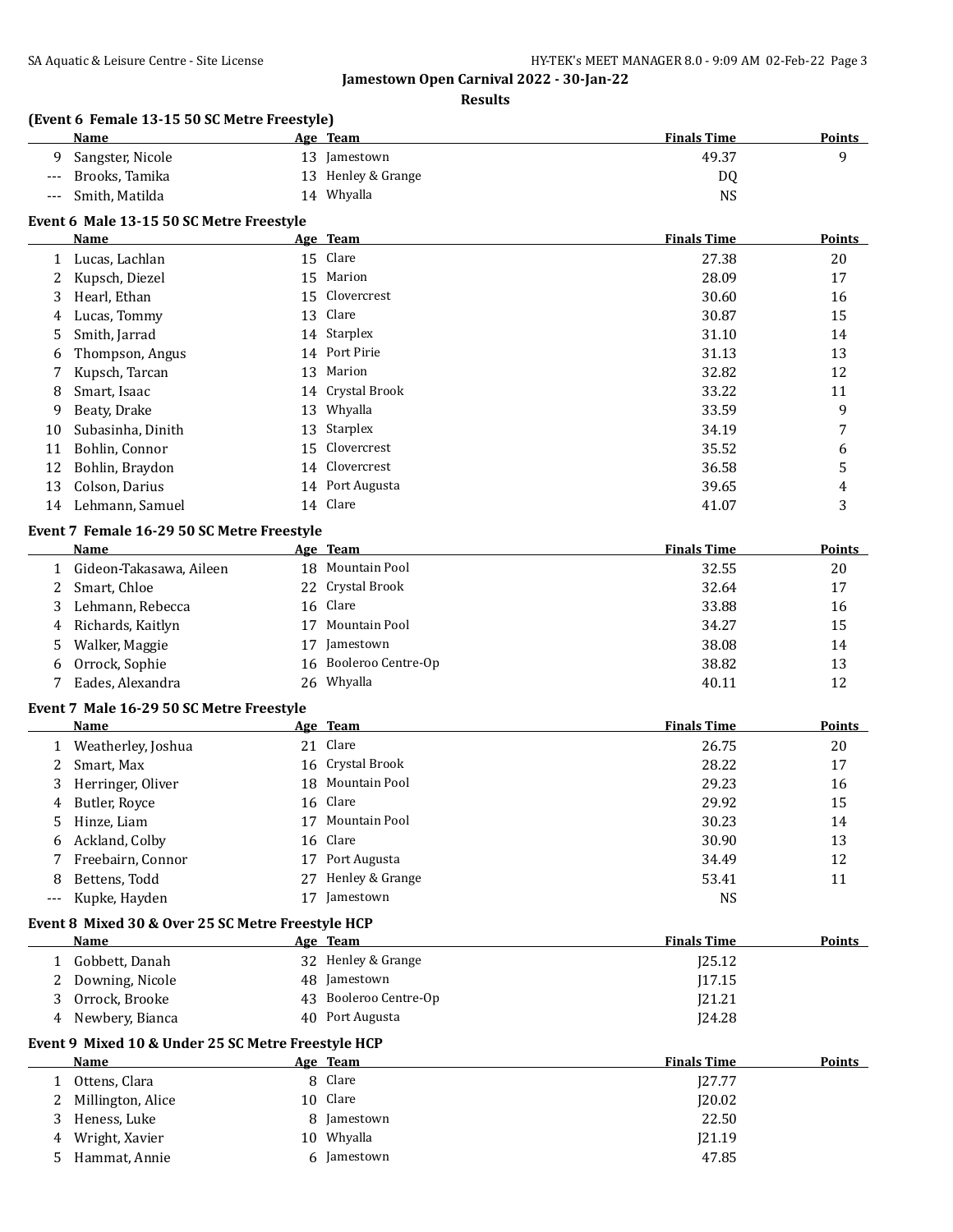#### **Results**

## **Event 10 Female 100 SC Metre Freestyle**

|    | Name                    |    | Age Team              | <b>Finals Time</b> | <b>Points</b> |
|----|-------------------------|----|-----------------------|--------------------|---------------|
|    | Ellis, Piper            |    | 12 Playford Aquatic   | 1:08.99            | 20            |
|    | Hammond, Chloe          |    | 15 Whyalla            | 1:10.14            | 17            |
| 3  | Roberts, Amelia         |    | 15 Clare              | 1:12.55            | 16            |
| 4  | Smart, Chloe            |    | 22 Crystal Brook      | 1:12.66            | 15            |
| 5  | Greenham, Violet        |    | 12 Playford Aquatic   | 1:13.95            | 14            |
| 6  | Lehmann, Rebecca        |    | 16 Clare              | 1:15.13            | 13            |
|    | Cadzow, Georgia         | 11 | Jamestown             | 1:24.68            | 12            |
| 8  | Hannaford, Layla        | 12 | Whyalla               | 1:28.27            | 11            |
| 9  | Hammat, Chloe           | 12 | Jamestown             | 1:31.79            | 9             |
| 10 | Murray, Marcia          | 10 | Whyalla               | 1:32.83            | 7             |
| 11 | Orrock, Sophie          |    | 16 Booleroo Centre-Op | 1:33.23            | 6             |
| 12 | Ackland, Macy           | 11 | Clare                 | 1:39.37            | 5             |
| 13 | Lockyer-Black, Indianni | 12 | Port Pirie            | 1:52.58            | 4             |
| 14 | Sangster, Georgina      |    | Jamestown             | 1:58.55            | 3             |

# **Event 10 Male 100 SC Metre Freestyle**

|       | <b>Name</b>         |                 | Age Team         | <b>Finals Time</b> | <b>Points</b> |
|-------|---------------------|-----------------|------------------|--------------------|---------------|
| 1     | Weatherley, Joshua  |                 | 21 Clare         | 1:00.21            | 20            |
| 2     | Lucas, Lachlan      | 15              | Clare            | 1:00.67            | 17            |
| 3     | Smart, Max          |                 | 16 Crystal Brook | 1:03.78            | 16            |
| 4     | Kupsch, Diezel      | 15              | Marion           | 1:03.88            | 15            |
| 5     | Butler, Royce       | 16              | Clare            | 1:05.31            | 14            |
| 6     | Hearl, Ethan        | 15 <sup>2</sup> | Clovercrest      | 1:06.89            | 13            |
|       | Lucas, Tommy        | 13              | Clare            | 1:09.25            | 12            |
| 8     | Thompson, Angus     |                 | 14 Port Pirie    | 1:12.22            | 11            |
| 9     | Hearl, Zachary      | 12              | Clovercrest      | 1:12.89            | 9             |
| 10    | Beaty, Drake        | 13              | Whyalla          | 1:15.86            | 7             |
| 11    | Ackland, Colby      | 16              | Clare            | 1:17.29            | 6             |
| 12    | Smart, Isaac        | 14              | Crystal Brook    | 1:17.69            | 5             |
| 13    | Nemeth-Ford, Tyrell | 10              | West Coast (Sa)  | 1:19.39            | 4             |
| 14    | Freebairn, Connor   | 17              | Port Augusta     | 1:20.30            | 3             |
| 15    | Court, Brayden      | 12              | Port Pirie       | 1:33.22            | 2             |
| 16    | Lehmann, Samuel     | 14              | Clare            | 1:35.44            | $\mathbf{1}$  |
| 17    | Lewcock, Noah       | 10              | Barossa          | 1:36.16            |               |
| 18    | Court, Riley        | 11              | Port Pirie       | 1:36.46            |               |
| 19    | Michalanney, Ethan  | 11              | Barossa          | 1:37.06            |               |
| 20    | Wright, Xavier      | 10              | Whyalla          | 1:45.62            |               |
| 21    | Couch, Ryan         | 12              | Jamestown        | 1:48.23            |               |
| 22    | Couch, Marcus       | 10              | Jamestown        | 1:58.39            |               |
| 23    | Langford, Adrian    | 32              | Henley & Grange  | 2:00.89            |               |
| 24    | Court, Tyler        | 9               | Port Pirie       | 2:03.90            |               |
| ---   | Ackland, Lucas      | 9               | Clare            | DQ                 |               |
| $---$ | Bettens, Bradley    | 30              | Henley & Grange  | NS                 |               |
|       |                     |                 |                  |                    |               |

## **Event 11 Mixed 11-14 25 SC Metre Freestyle HCP**

|   | <b>Name</b>         | Age Team     | <b>Finals Time</b> | <b>Points</b> |
|---|---------------------|--------------|--------------------|---------------|
|   | Griffiths, Ashleigh | 14 Gawler    | 15.35              |               |
| 2 | Jacobs, Kerryann    | Whyalla      | 120.71             |               |
| 3 | Giles, Dakota       | 13 Clare     | 116.84             |               |
| 4 | Cooper, Sarah       | 12 Jamestown | 20.80              |               |
|   |                     |              |                    |               |

## **Event 12 Mixed 15-29 25 SC Metre Freestyle HCP**

| <b>Name</b>       | Age Team         | <b>Finals Time</b><br><b>Points</b> |
|-------------------|------------------|-------------------------------------|
| Herringer, Oliver | 18 Mountain Pool | 12.89                               |
| Bohlin, Connor    | 15 Clovercrest   | 17.43                               |
| Roberts, Amelia   | 15 Clare         | J15.75                              |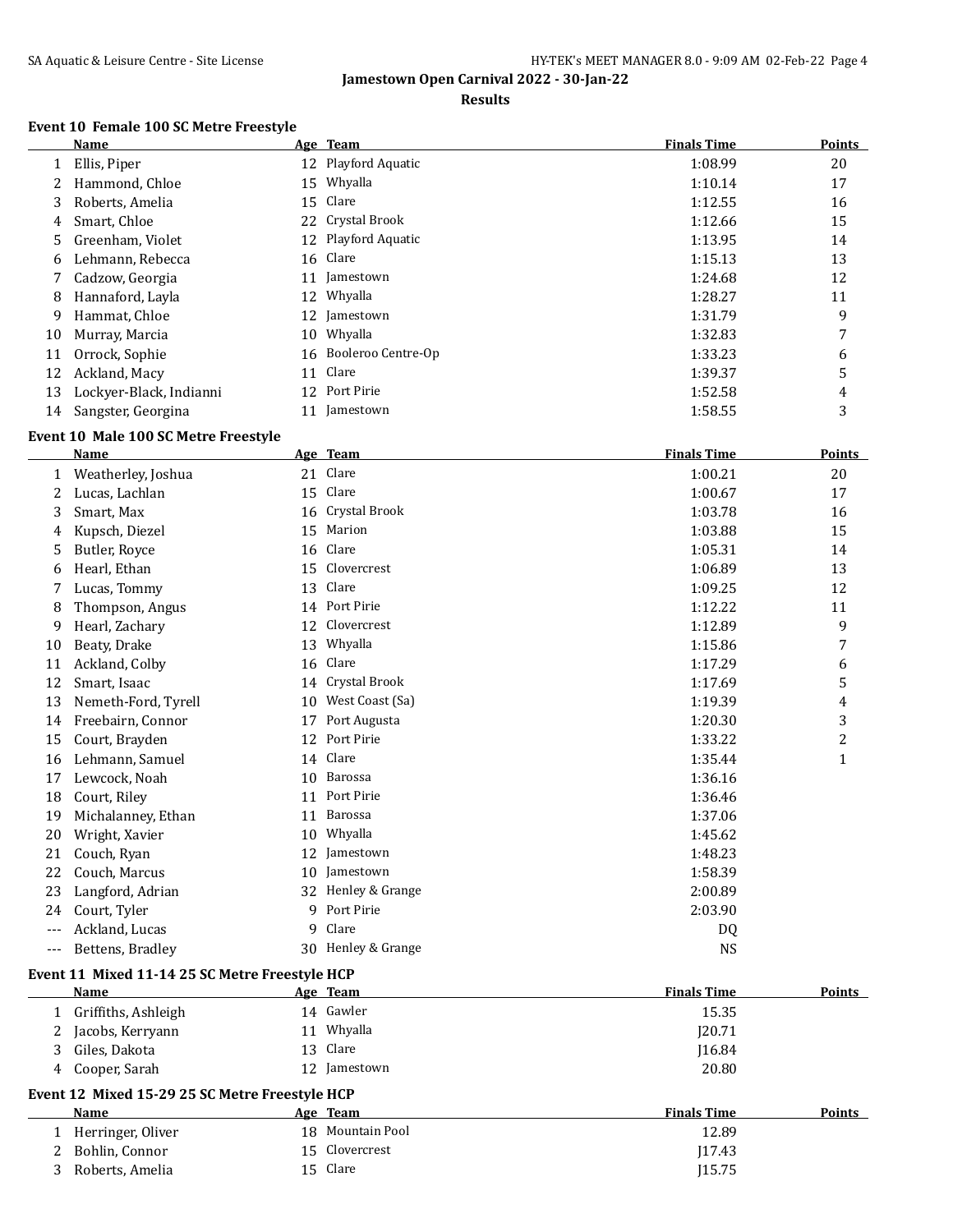**Results**

# **Event 13 Female 100 SC Metre Backstroke**

|        | Name                                                     |          | Age Team                       | <b>Finals Time</b> | <b>Points</b> |
|--------|----------------------------------------------------------|----------|--------------------------------|--------------------|---------------|
| 1      | Griffiths, Ashleigh                                      |          | 14 Gawler                      | 1:23.19            | 20            |
| 2      | Stockman, Sophie                                         |          | 12 Clare                       | 1:39.33            | 17            |
| 3      | Eades, Alexandra                                         |          | 26 Whyalla                     | 1:40.18            | 16            |
| 4      | Hannaford, Layla                                         | 12       | Whyalla                        | 1:45.57            | 15            |
| 5      | Oxlade, Jessica                                          | 11       | Mount Gambier Swimming Club In | 1:46.60            | 14            |
| 6      | Orrock, Sophie                                           |          | 16 Booleroo Centre-Op          | 1:54.05            | 13            |
| 7      | Ackland, Macy                                            |          | 11 Clare                       | 1:58.58            | 12            |
|        | Event 13 Male 100 SC Metre Backstroke                    |          |                                |                    |               |
|        | Name                                                     |          | Age Team                       | <b>Finals Time</b> | <b>Points</b> |
| 1      | Weatherley, Joshua                                       |          | 21 Clare                       | 1:12.37            | 20            |
| 2      | Kupsch, Phoenix                                          |          | 11 Marion                      | 1:14.76            | 17            |
| 3      | Kupsch, Tarcan                                           | 13       | Marion                         | 1:15.89            | 16            |
| 4      | Thompson, Angus                                          |          | 14 Port Pirie                  | 1:25.94            | 15            |
| 5      | Lucas, Tommy                                             |          | 13 Clare                       | 1:29.52            | 14            |
| 6      | Beaty, Drake                                             |          | 13 Whyalla                     | 1:30.52            | 13            |
| 7      | McGinley, Gerard                                         |          | 12 Immanuel                    | 1:34.90            | 12            |
| 8      | Nemeth-Ford, Tyrell                                      |          | 10 West Coast (Sa)             | 1:35.93            | 11            |
| 9      | Ackland, Colby                                           |          | 16 Clare                       | 1:36.57            | 9             |
| 10     | Ackland, Lucas                                           | 9        | Clare                          | 1:59.93            | 7             |
| 11     | Wright, Xavier                                           |          | 10 Whyalla                     | 2:09.87            | 6             |
|        |                                                          |          |                                |                    |               |
|        | Event 14 Female 30 & Over 25 SC Metre Backstroke<br>Name |          | Age Team                       | <b>Finals Time</b> | <b>Points</b> |
|        |                                                          |          | 48 Jamestown                   |                    |               |
| 1<br>2 | Downing, Nicole<br>Brooks, Melanie                       |          | 38 Henley & Grange             | 20.37<br>22.42     | 20<br>17      |
|        |                                                          |          | Booleroo Centre-Op             | 23.73              |               |
| 3      | Orrock, Brooke                                           | 43<br>48 | West Coast (Sa)                | 26.01              | 16<br>15      |
| 4      | Ford, Sonia                                              |          | Port Augusta                   | 28.30              |               |
| 5      | Newbery, Bianca                                          | 40       | Jamestown                      |                    | 14            |
| 6      | Sangster, Emma                                           | 42       | 48 Henley & Grange             | 29.60              | 13            |
| 7      | Rosser, Janine                                           |          |                                | 38.56              | 12            |
|        | Event 14 Male 30 & Over 25 SC Metre Backstroke           |          |                                |                    |               |
|        | Name                                                     |          | Age Team                       | <b>Finals Time</b> | <b>Points</b> |
| 1      | Bettens, Bradley                                         |          | 30 Henley & Grange             | 18.85              | 20            |
| 2      | Adamson, John                                            |          | 40 Henley & Grange             | 20.99              | 17            |
| 3      | Langford, Adrian                                         |          | 32 Henley & Grange             | 24.64              | 16            |
|        | Event 15 Female 10 & Under 25 SC Metre Backstroke        |          |                                |                    |               |
|        | Name                                                     |          | Age Team                       | <b>Finals Time</b> | Points        |
| 1      | Murray, Marcia                                           |          | 10 Whyalla                     | 23.84              | 20            |
| 2      | Millington, Alice                                        |          | 10 Clare                       | 24.31              | 17            |
| 3      | Duncan, Millie                                           |          | 10 Clare                       | 26.12              | 16            |
| 4      | Hammat, Ella                                             | 9        | Jamestown                      | 26.89              | 15            |
| 5      | Ottens, Clara                                            | 8        | Clare                          | 31.80              | 14            |
| 6      | Duncan, Sophia                                           | 8        | Clare                          | 32.32              | 13            |
| 7      | Lange, Molly                                             |          | 10 Clare                       | 33.08              | 12            |
| 8      | Honan, Lucy                                              | 9        | Clare                          | 35.67              | 11            |
| 9      | Stockman, Eliza                                          | 7        | Clare                          | 36.41              | 9             |
| 10     | Cooper, Amelia                                           | 9        | Jamestown                      | 39.64              | 7             |
|        | Event 15 Male 10 & Under 25 SC Metre Backstroke          |          |                                |                    |               |
|        | Name                                                     |          | Age Team                       | <b>Finals Time</b> | <b>Points</b> |
| 1      | Lewcock, Noah                                            |          | 10 Barossa                     | 19.51              | 20            |
| 2      | Nemeth-Ford, Tyrell                                      |          | 10 West Coast (Sa)             | 20.74              | 17            |
| 3      | Ackland, Lucas                                           |          | 9 Clare                        | 25.01              | 16            |
|        |                                                          |          |                                |                    |               |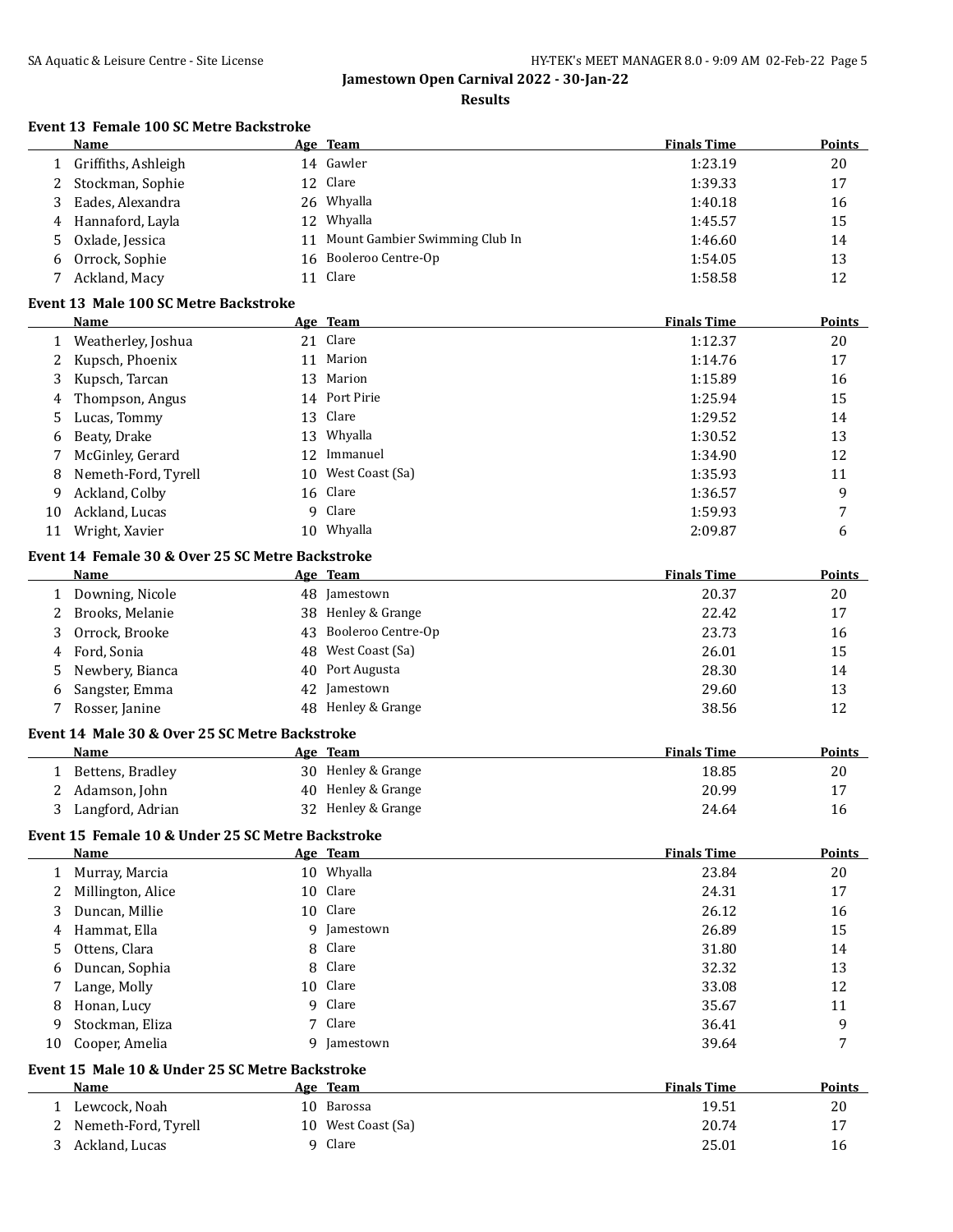#### **Results**

## **(Event 15 Male 10 & Under 25 SC Metre Backstroke)**

|    | <b>Name</b>          |   | Age Team     | <b>Finals Time</b> | <b>Points</b> |
|----|----------------------|---|--------------|--------------------|---------------|
|    | 4 Heness, Luke       |   | 8 Jamestown  | 25.38              | 15            |
| 5  | Wright, Xavier       |   | 10 Whyalla   | 26.24              | 14            |
|    | 6 Court, Tyler       |   | 9 Port Pirie | 27.61              | 13            |
|    | 7 Michalanney, Blake |   | 8 Barossa    | 28.14              | 12            |
| 8  | Jacobs, Elias        |   | 8 Whyalla    | 31.50              | 11            |
| 9  | Lehmann, Archie      |   | 10 Clare     | 32.41              | 9             |
| 10 | Cadzow, Jack         |   | 8 Jamestown  | 32.92              | 7             |
| 11 | Duke, Eddie          |   | 9 Jamestown  | 34.27              | 6             |
| 12 | Couch, Marcus        |   | 10 Jamestown | 34.91              | 5             |
| 13 | Cooper, Henry        | 8 | Jamestown    | 44.70              | 4             |

## **Event 16 Female 11-12 50 SC Metre Backstroke**

|                     | <b>Name</b>             |                 | Age Team                          | <b>Finals Time</b> | <b>Points</b> |
|---------------------|-------------------------|-----------------|-----------------------------------|--------------------|---------------|
|                     | Greenham, Violet        |                 | 12 Playford Aquatic               | 41.24              | 20            |
|                     | Cadzow, Georgia         |                 | 11 Jamestown                      | 44.49              | 17            |
| 3                   | Stockman, Sophie        |                 | 12 Clare                          | 44.64              | 16            |
| 4                   | Oxlade, Jessica         |                 | 11 Mount Gambier Swimming Club In | 49.01              | 15            |
| 5.                  | Hannaford, Layla        |                 | 12 Whyalla                        | 49.69              | 14            |
| 6                   | Luckett, Taleetha       |                 | 12 Whyalla                        | 50.26              | 13            |
|                     | Ackland, Macy           | 11              | Clare                             | 52.66              | 12            |
| 8                   | Hammat, Chloe           |                 | 12 Jamestown                      | 54.50              | 11            |
| 9                   | Jacobs, Kerryann        | 11              | Whyalla                           | 57.12              | 9             |
| 10                  | Cooper, Sarah           |                 | 12 Jamestown                      | 58.91              | 7             |
| 11                  | Sangster, Georgina      |                 | Jamestown                         | 1:05.76            | 6             |
| $\qquad \qquad - -$ | Lockyer-Black, Indianni | 12 <sup>1</sup> | Port Pirie                        | DQ                 |               |

## **Event 16 Male 11-12 50 SC Metre Backstroke**

|   | Name                 |    | Age Team           | <b>Finals Time</b> | <b>Points</b> |
|---|----------------------|----|--------------------|--------------------|---------------|
|   | 1 McGinley, Gerard   |    | 12 Immanuel        | 39.28              | 20            |
|   | 2 Hearl, Zachary     |    | 12 Clovercrest     | 39.34              | 17            |
|   | 3 Millington, Rupert |    | 12 Clare           | 47.48              | 16            |
|   | 4 Adcock, Lincoln    |    | 11 Henley & Grange | 51.32              | 15            |
|   | 5 Court, Brayden     |    | 12 Port Pirie      | 53.46              | 14            |
|   | 6 Michalanney, Ethan | 11 | Barossa            | 54.60              | 13            |
|   | 7 Couch, Ryan        |    | 12 Jamestown       | 57.69              | 12            |
|   | 8 Hammond, Jack      | 11 | Whyalla            | 57.97              | 11            |
| 9 | Court, Riley         |    | 11 Port Pirie      | 59.88              | 9             |
|   | --- Kupsch, Phoenix  | 11 | Marion             | D <sub>0</sub>     |               |

#### **Event 17 Female 13-15 50 SC Metre Backstroke**

|    | Name                 | Age Team           | <b>Finals Time</b> | <b>Points</b> |
|----|----------------------|--------------------|--------------------|---------------|
|    | Griffiths, Ashleigh  | 14 Gawler          | 37.52              | 20            |
|    | 2 Hammond, Chloe     | 15 Whyalla         | 38.77              | 17            |
| 3. | Roberts, Amelia      | 15 Clare           | 39.15              | 16            |
| 4  | Giles, Dakota        | 13 Clare           | 45.29              | 15            |
| 5. | Duncan, Daisy        | 13 Clare           | 49.67              | 14            |
| 6  | Brooks, Tamika       | 13 Henley & Grange | 52.11              | 13            |
|    | --- Sangster, Nicole | 13 Jamestown       | DQ                 |               |
|    | Smith. Matilda       | 14 Whyalla         | <b>NS</b>          |               |

#### **Event 17 Male 13-15 50 SC Metre Backstroke**

|        | Name             | Age Team    | <b>Finals Time</b> | <b>Points</b> |
|--------|------------------|-------------|--------------------|---------------|
|        | Lucas, Lachlan   | 15 Clare    | 31.93              | 20            |
|        | 2 Kupsch, Diezel | 15 Marion   | 32.83              | 17            |
| 3      | Kupsch, Tarcan   | 13 Marion   | 36.66              | 16            |
|        | 4 Smith, Jarrad  | 14 Starplex | 37.84              | 15            |
| $\sim$ | Lucas, Tommy     | 13 Clare    | 39.14              | 14            |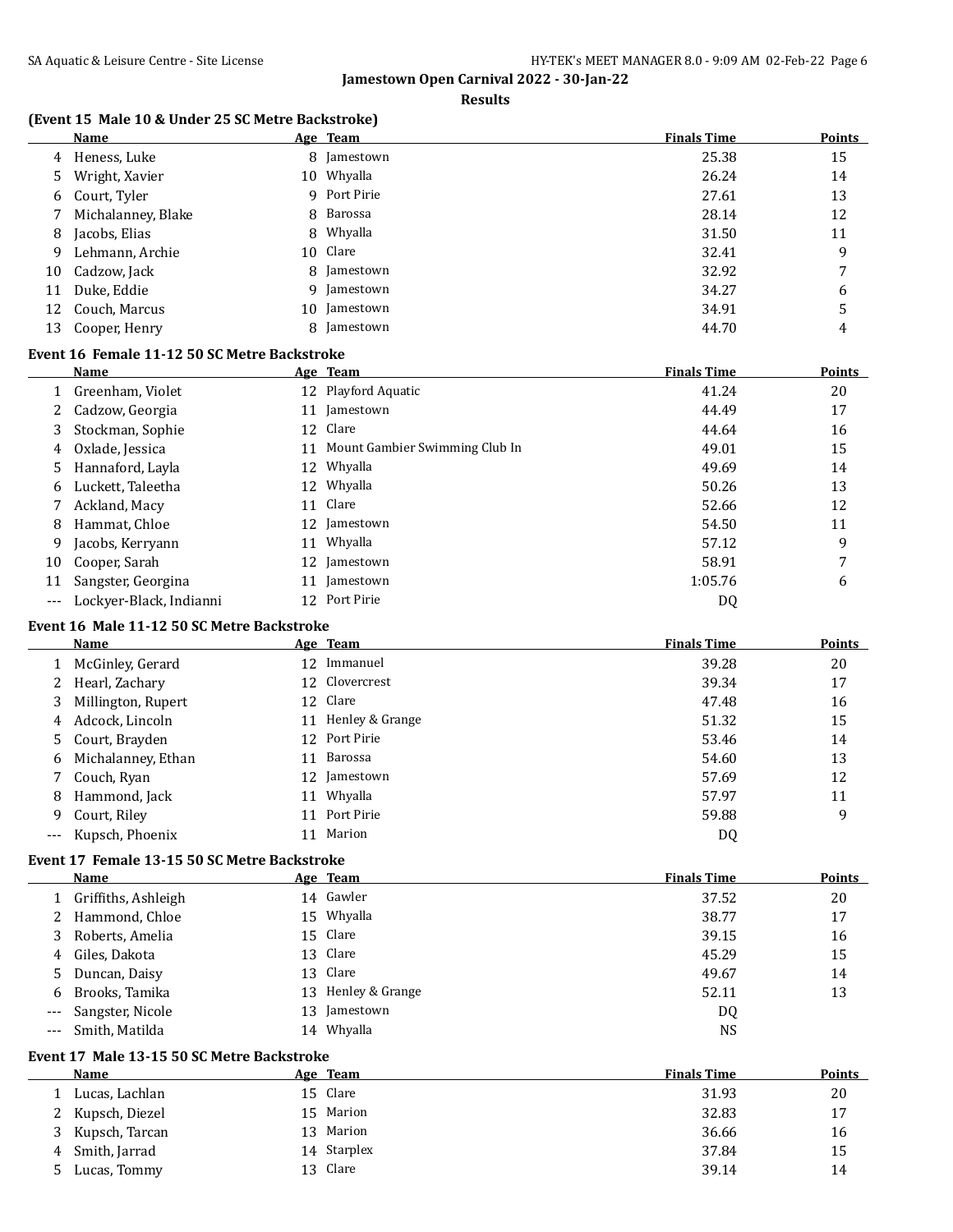**Results**

|       | <b>Name</b>                                                 |    | Age Team              | <b>Finals Time</b> | Points        |
|-------|-------------------------------------------------------------|----|-----------------------|--------------------|---------------|
| 6     | Subasinha, Dinith                                           |    | 13 Starplex           | 39.15              | 13            |
| 7     | Thompson, Angus                                             |    | 14 Port Pirie         | 40.00              | 12            |
| 8     | Bohlin, Braydon                                             |    | 14 Clovercrest        | 45.58              | 11            |
|       | Event 18 Female 16-29 50 SC Metre Backstroke                |    |                       |                    |               |
|       | Name                                                        |    | Age Team              | <b>Finals Time</b> | <b>Points</b> |
|       | 1 Lehmann, Rebecca                                          |    | 16 Clare              | 44.34              | 20            |
|       | 2 Eades, Alexandra                                          |    | 26 Whyalla            | 45.97              | 17            |
| 3     | Walker, Maggie                                              |    | 17 Jamestown          | 49.26              | 16            |
| 4     | Orrock, Sophie                                              |    | 16 Booleroo Centre-Op | 51.20              | 15            |
|       | Event 18 Male 16-29 50 SC Metre Backstroke                  |    |                       |                    |               |
|       | Name                                                        |    | Age Team              | <b>Finals Time</b> | <b>Points</b> |
|       | 1 Weatherley, Joshua                                        |    | 21 Clare              | 31.43              | 20            |
| 2     | Smart, Max                                                  |    | 16 Crystal Brook      | 35.55              | 17            |
| 3     | Hinze, Liam                                                 |    | 17 Mountain Pool      | 36.79              | 16            |
| 4     | Ackland, Colby                                              |    | 16 Clare              | 42.63              | 15            |
| 5     | Bettens, Todd                                               |    | 27 Henley & Grange    | 1:21.22            | 14            |
|       | Event 19 Mixed 100 SC Metre IM HCP<br>Name                  |    | Age Team              | <b>Finals Time</b> | Points        |
|       | 1 Hinze, Liam                                               |    | 17 Mountain Pool      | J1:22.04           |               |
| 2     | Ellis, Piper                                                |    | 12 Playford Aquatic   | 1:21.40            |               |
| 3     | Newbery, Emma                                               |    | 15 Port Augusta       | 1:48.43            |               |
|       |                                                             |    |                       |                    |               |
|       | Event 20 Mixed 100 SC Metre Medley Relay HCP<br><b>Team</b> |    | Relay                 | <b>Finals Time</b> | Points        |
|       | 1 Henley & Grange                                           |    | A                     | J1:33.35           |               |
| 2     | Clare                                                       |    | B                     | J1:09.74           |               |
| 3     | Henley & Grange                                             |    | B                     | J1:51.58           |               |
| 4     | Jamestown                                                   |    | E                     | J1:48.75           |               |
| $---$ | Jamestown                                                   |    | B                     | <b>SCR</b>         |               |
| $---$ | Jamestown                                                   |    | C                     | <b>SCR</b>         |               |
|       | Jamestown                                                   |    | A                     | <b>SCR</b>         |               |
| ---   | Jamestown                                                   |    | D                     | <b>SCR</b>         |               |
| $---$ | Clare                                                       |    | A                     | <b>SCR</b>         |               |
|       | <b>Event 21 Female 100 SC Metre Breaststroke</b>            |    |                       |                    |               |
|       | Name                                                        |    | Age Team              | <b>Finals Time</b> | <u>Points</u> |
| 1     | Morgan, Shania                                              |    | 22 Jamestown          | 1:16.65            | 20            |
| 2     | Ellis, Piper                                                |    | 12 Playford Aquatic   | 1:32.09            | 17            |
| 3     | Greenham, Violet                                            |    | 12 Playford Aquatic   | 1:35.50            | 16            |
| 4     | Lehmann, Rebecca                                            | 16 | Clare                 | 1:36.66            | 15            |
| 5     | Stockman, Sophie                                            | 12 | Clare                 | 1:46.10            | 14            |
| 6     | Hannaford, Layla                                            | 12 | Whyalla               | 1:51.12            | 13            |
| 7     | Colson, Ailani                                              | 13 | Port Augusta          | 1:58.32            | 12            |
| 8     | Cooper, Sarah                                               |    | 12 Jamestown          | 2:11.55            | 11            |
| 9     | Redden, Maggie                                              | 11 | Jamestown             | 2:30.78            | 9             |
| $---$ | Ackland, Macy                                               |    | 11 Clare              | DQ                 |               |
| $---$ | Hammond, Chloe                                              | 15 | Whyalla               | DQ                 |               |
| $---$ | Jacobs, Kerryann                                            |    | 11 Whyalla            | DQ                 |               |
| $---$ | Hammat, Chloe                                               |    | 12 Jamestown          | <b>NS</b>          |               |
|       | Event 21 Male 100 SC Metre Breaststroke                     |    |                       |                    |               |
|       | <b>Name</b>                                                 |    | Age Team<br>15 Marion | <b>Finals Time</b> | <b>Points</b> |
|       | 1 Kupsch, Diezel                                            |    | 15 Clovercrest        | 1:19.22<br>1:22.40 | 20            |
|       | 2 Hearl, Ethan                                              |    |                       |                    | 17            |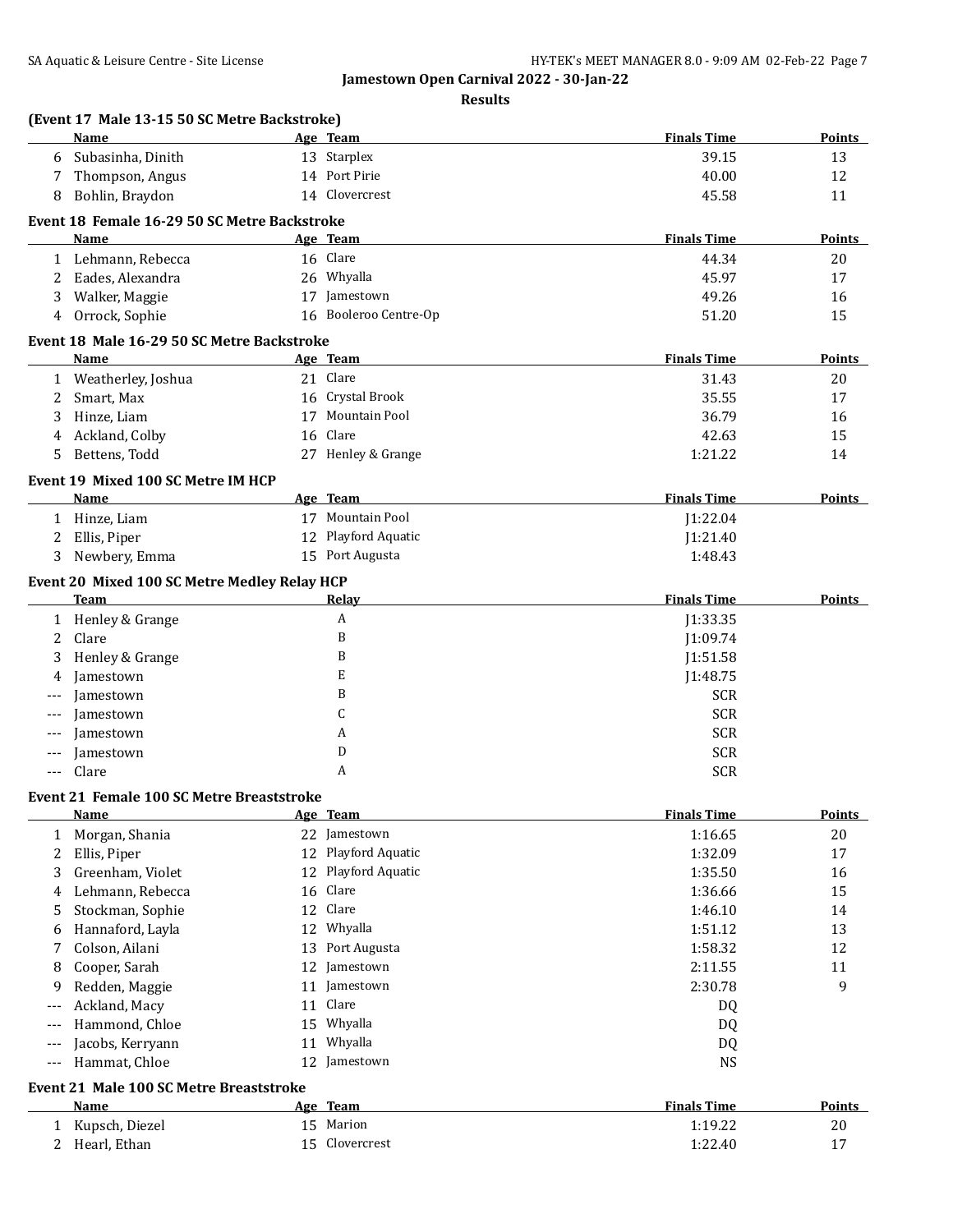#### **Results**

# **(Event 21 Male 100 SC Metre Breaststroke)**

|              | <b>Name</b>                                         |    | Age Team           | <b>Finals Time</b> | <b>Points</b>  |
|--------------|-----------------------------------------------------|----|--------------------|--------------------|----------------|
| 3            | Smith, Jarrad                                       |    | 14 Starplex        | 1:28.01            | 16             |
| 4            | Kupsch, Tarcan                                      |    | 13 Marion          | 1:30.34            | 15             |
| 5            | Butler, Royce                                       |    | 16 Clare           | 1:30.42            | 14             |
| 6            | Smart, Max                                          |    | 16 Crystal Brook   | 1:30.98            | 13             |
| 7            | Lucas, Tommy                                        |    | 13 Clare           | 1:33.90            | 12             |
| 8            | Kupke, Hayden                                       | 17 | Jamestown          | 1:34.42            | 11             |
| 9            | Kupsch, Phoenix                                     | 11 | Marion             | 1:36.09            | 9              |
| 10           | Thompson, Angus                                     |    | 14 Port Pirie      | 1:39.04            | 7              |
| 11           | Ackland, Colby                                      |    | 16 Clare           | 1:42.38            | 6              |
| 12           | Freebairn, Connor                                   |    | 17 Port Augusta    | 1:42.99            | 5              |
| 13           | Freebairn, Lachlan                                  |    | 12 Port Augusta    | 1:45.04            | 4              |
| 14           | Kupke, Brenton                                      |    | 45 Jamestown       | 1:51.23            | 3              |
| 15           | Nemeth-Ford, Tyrell                                 |    | 10 West Coast (Sa) | 1:52.67            | $\overline{c}$ |
| 16           | Couch, Ryan                                         |    | 12 Jamestown       | 2:01.20            | $\mathbf{1}$   |
| 17           | Hammond, Jack                                       |    | 11 Whyalla         | 2:06.12            |                |
| 18           | Colson, Darius                                      |    | 14 Port Augusta    | 2:08.11            |                |
| 19           | Couch, Marcus                                       |    | 10 Jamestown       | 2:18.66            |                |
| 20           | Ackland, Lucas                                      |    | 9 Clare            | 2:22.13            |                |
|              |                                                     |    |                    |                    |                |
|              | Event 22 Female 30 & Over 25 SC Metre Breaststroke  |    |                    |                    |                |
|              | <b>Name</b>                                         |    | Age Team           | <b>Finals Time</b> | <b>Points</b>  |
| $\mathbf{1}$ | Downing, Nicole                                     |    | 48 Jamestown       | 20.67              | 20             |
| 2            | Duke, Vanessa                                       |    | 38 Jamestown       | 22.68              | 17             |
| 3            | Brooks, Melanie                                     |    | 38 Henley & Grange | 24.75              | 16             |
| 4            | Orrock, Brooke                                      | 43 | Booleroo Centre-Op | 27.45              | 15             |
| 5            | Ford, Sonia                                         | 48 | West Coast (Sa)    | 28.26              | 14             |
| 6            | Sangster, Emma                                      |    | 42 Jamestown       | 32.39              | 13             |
| 7            | Newbery, Bianca                                     |    | 40 Port Augusta    | 33.36              | 12             |
| 8            | Rosser, Janine                                      |    | 48 Henley & Grange | 47.97              | 11             |
|              | Event 22 Male 30 & Over 25 SC Metre Breaststroke    |    |                    |                    |                |
|              | <b>Name</b>                                         |    | Age Team           | <b>Finals Time</b> | <b>Points</b>  |
|              | 1 Bettens, Bradley                                  |    | 30 Henley & Grange | 22.26              | 20             |
| 2            | Kupke, Brenton                                      |    | 45 Jamestown       | 22.27              | 17             |
| 3            | Adamson, John                                       |    | 40 Henley & Grange | 28.57              | 16             |
| 4            | Langford, Adrian                                    |    | 32 Henley & Grange | 29.31              | 15             |
|              | Event 23 Female 10 & Under 25 SC Metre Breaststroke |    |                    |                    |                |
|              | <u>Name</u>                                         |    | Age Team           | <b>Finals Time</b> | <b>Points</b>  |
| $\mathbf{1}$ | Millington, Alice                                   |    | 10 Clare           | 26.64              | 20             |
| 2            | Duncan, Millie                                      |    | 10 Clare           | 27.05              | 17             |
| 3            | Duke, Annabelle                                     |    | 10 Jamestown       | 28.09              | 16             |
| 4            | Hammat, Ella                                        | 9. | Jamestown          | 30.02              | 15             |
| 5            | Murray, Marcia                                      | 10 | Whyalla            | 31.30              | 14             |
| 6            | Lange, Molly                                        | 10 | Clare              | 32.25              | 13             |
| 7            | Cooper, Amelia                                      | 9  | Jamestown          | 36.23              | 12             |
| 8            | Honan, Lucy                                         | 9  | Clare              | 36.48              | 11             |
| 9            | Stockman, Eliza                                     | 7  | Clare              | 37.70              | 9              |
| 10           | Ottens, Clara                                       | 8  | Clare              | 39.20              | 7              |
| 11           | Duncan, Sophia                                      | 8  | Clare              | 39.99              | 6              |
|              |                                                     |    |                    |                    |                |
|              | Event 23 Male 10 & Under 25 SC Metre Breaststroke   |    |                    |                    |                |
|              | <b>Name</b>                                         |    | Age Team           | <b>Finals Time</b> | Points         |
|              | 1 Lewcock, Noah                                     |    | 10 Barossa         | 23.51              | 20             |
| 2            | Nemeth-Ford, Tyrell                                 |    | 10 West Coast (Sa) | 23.71              | 17             |
| 3            | Couch, Marcus                                       |    | 10 Jamestown       | 27.75              | 16             |
|              | 4 Wright, Xavier                                    |    | 10 Whyalla         | 27.92              | 15             |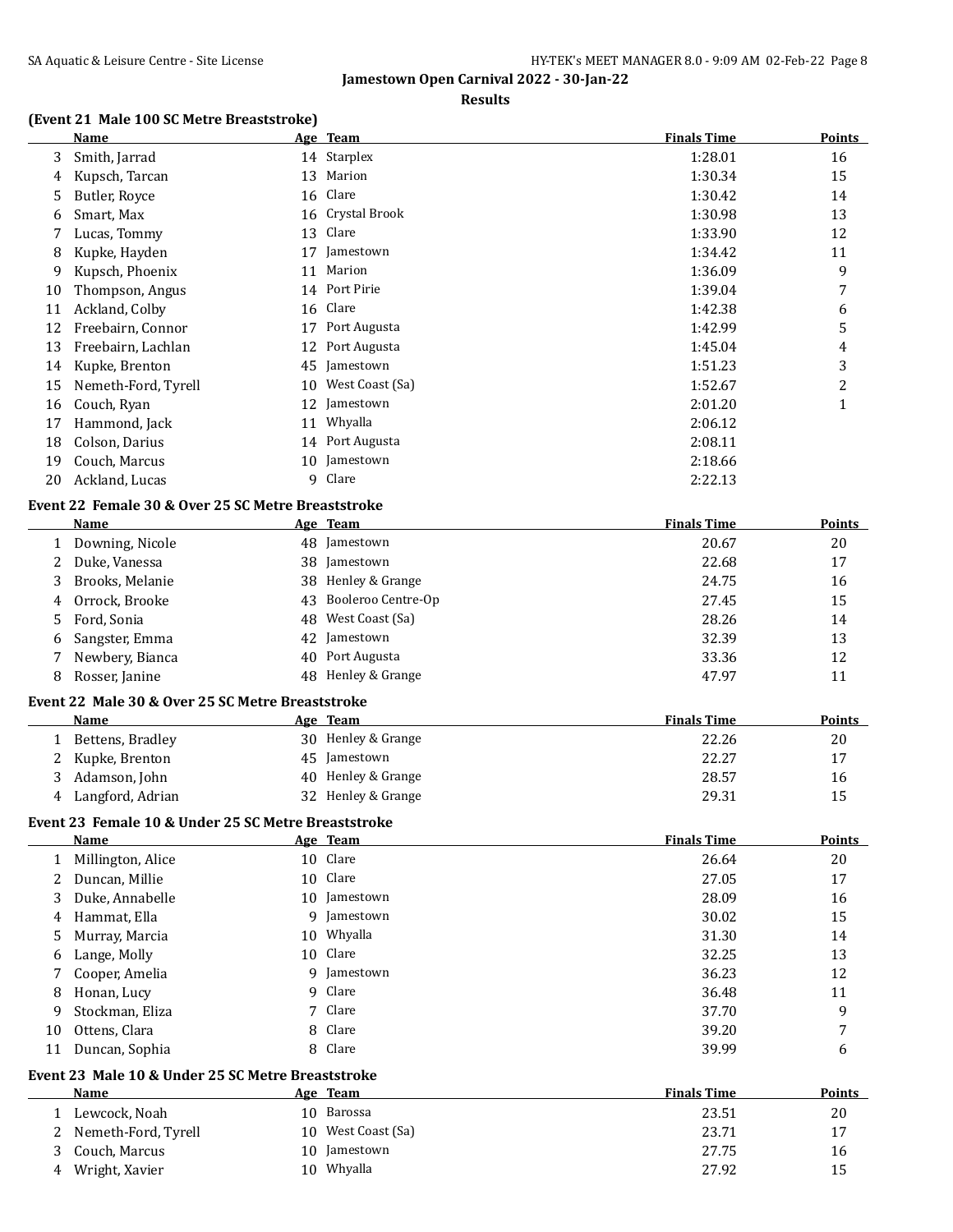**Results**

## **(Event 23 Male 10 & Under 25 SC Metre Breaststroke)**

|     | Name               | <u>Age Team</u> | <b>Finals Time</b> | <b>Points</b>  |
|-----|--------------------|-----------------|--------------------|----------------|
| 5.  | Ackland, Lucas     | 9 Clare         | 28.71              | 14             |
| 6   | Fleetwood, Tanner  | 9 Jamestown     | 29.67              | 13             |
|     | Heness, Luke       | 8 Jamestown     | 31.33              | 12             |
| 8   | Michalanney, Blake | 8 Barossa       | 33.33              | 11             |
| 9   | Jacobs, Elias      | 8 Whyalla       | 34.70              | 9              |
| 10  | Cadzow, Jack       | 8 Jamestown     | 36.70              | $\overline{ }$ |
| 11  | Lehmann, Archie    | 10 Clare        | 39.04              | 6              |
|     | 12 Cooper, Henry   | 8 Jamestown     | 41.49              | 5              |
| 13. | Court, Tyler       | 9 Port Pirie    | 47.39              | 4              |

## **Event 24 Female 11-12 50 SC Metre Breaststroke**

|       | Name                    |    | Age Team                       | <b>Finals Time</b> | <b>Points</b> |
|-------|-------------------------|----|--------------------------------|--------------------|---------------|
| 1     | Greenham, Violet        |    | 12 Playford Aquatic            | 45.84              | 20            |
|       | Stockman, Sophie        | 12 | Clare                          | 49.08              | 17            |
| 3     | Hannaford, Layla        | 12 | Whyalla                        | 50.70              | 16            |
| 4     | Cadzow, Georgia         | 11 | Jamestown                      | 53.41              | 15            |
| 5.    | Fleetwood, Reagan       |    | 11 Jamestown                   | 56.33              | 14            |
| 6     | Luckett, Taleetha       | 12 | Whyalla                        | 57.07              | 13            |
|       | Ackland, Macy           | 11 | Clare                          | 57.31              | 12            |
| 8     | Hammat, Chloe           | 12 | Jamestown                      | 58.43              | 11            |
| 9     | Cooper, Sarah           | 12 | Jamestown                      | 1:00.57            | 9             |
| 10    | Jacobs, Kerryann        | 11 | Whyalla                        | 1:04.13            | 7             |
| 11    | Oxlade, Jessica         | 11 | Mount Gambier Swimming Club In | 1:04.25            | 6             |
| 12    | Smith, Eliza            | 11 | Starplex                       | 1:04.30            | 5             |
| 13    | Redden, Maggie          |    | Jamestown                      | 1:07.52            | 4             |
|       | Lockyer-Black, Indianni | 12 | Port Pirie                     | DQ                 |               |
| $---$ | Ellis, Piper            |    | 12 Playford Aquatic            | DQ                 |               |

# **Event 24 Male 11-12 50 SC Metre Breaststroke**

|    | Name                 |    | Age Team           | <b>Finals Time</b> | <b>Points</b> |
|----|----------------------|----|--------------------|--------------------|---------------|
|    | 1 Kupsch, Phoenix    | 11 | Marion             | 44.47              | 20            |
|    | 2 McGinley, Gerard   |    | 12 Immanuel        | 45.37              | 17            |
|    | 3 Hearl, Zachary     |    | 12 Clovercrest     | 47.99              | 16            |
|    | 4 Freebairn, Lachlan |    | 12 Port Augusta    | 48.14              | 15            |
|    | 5 Couch, Ryan        |    | 12 Jamestown       | 53.65              | 14            |
|    | 6 Millington, Rupert |    | 12 Clare           | 54.52              | 13            |
|    | 7 Michalanney, Ethan | 11 | Barossa            | 55.45              | 12            |
| 8  | Adcock, Lincoln      |    | 11 Henley & Grange | 58.02              | 11            |
| 9  | Hammond, Jack        | 11 | Whyalla            | 1:00.44            | 9             |
| 10 | Court, Riley         | 11 | Port Pirie         | 1:01.95            | 7             |
| 11 | Court, Brayden       |    | 12 Port Pirie      | 1:15.40            | 6             |

## **Event 25 Female 13-15 50 SC Metre Breaststroke**

| Name                  | Age Team           | <b>Finals Time</b> | <b>Points</b> |
|-----------------------|--------------------|--------------------|---------------|
| 1 Griffiths, Ashleigh | 14 Gawler          | 43.22              | 20            |
| 2 Hammond, Chloe      | Whyalla<br>15      | 44.61              | 17            |
| 3 Roberts, Amelia     | 15 Clare           | 44.62              | 16            |
| 4 Giles, Tatum        | 13 Clare           | 47.20              | 15            |
| 5 Duncan, Daisy       | 13 Clare           | 53.84              | 14            |
| 6 Newbery, Emma       | 15 Port Augusta    | 55.33              | 13            |
| Brooks, Tamika        | 13 Henley & Grange | 58.11              | 12            |
| Colson, Ailani        | 13 Port Augusta    | DQ                 |               |

# **Event 25 Male 13-15 50 SC Metre Breaststroke**

| Name                | Team<br>Age | <b>Finals Time</b> | <b>Points</b> |
|---------------------|-------------|--------------------|---------------|
| Lucas, Lachlan      | Clare       | 35.57              | 20            |
| Kupsch, Diezel<br>∼ | Marion      | 35.72              | <b>.</b>      |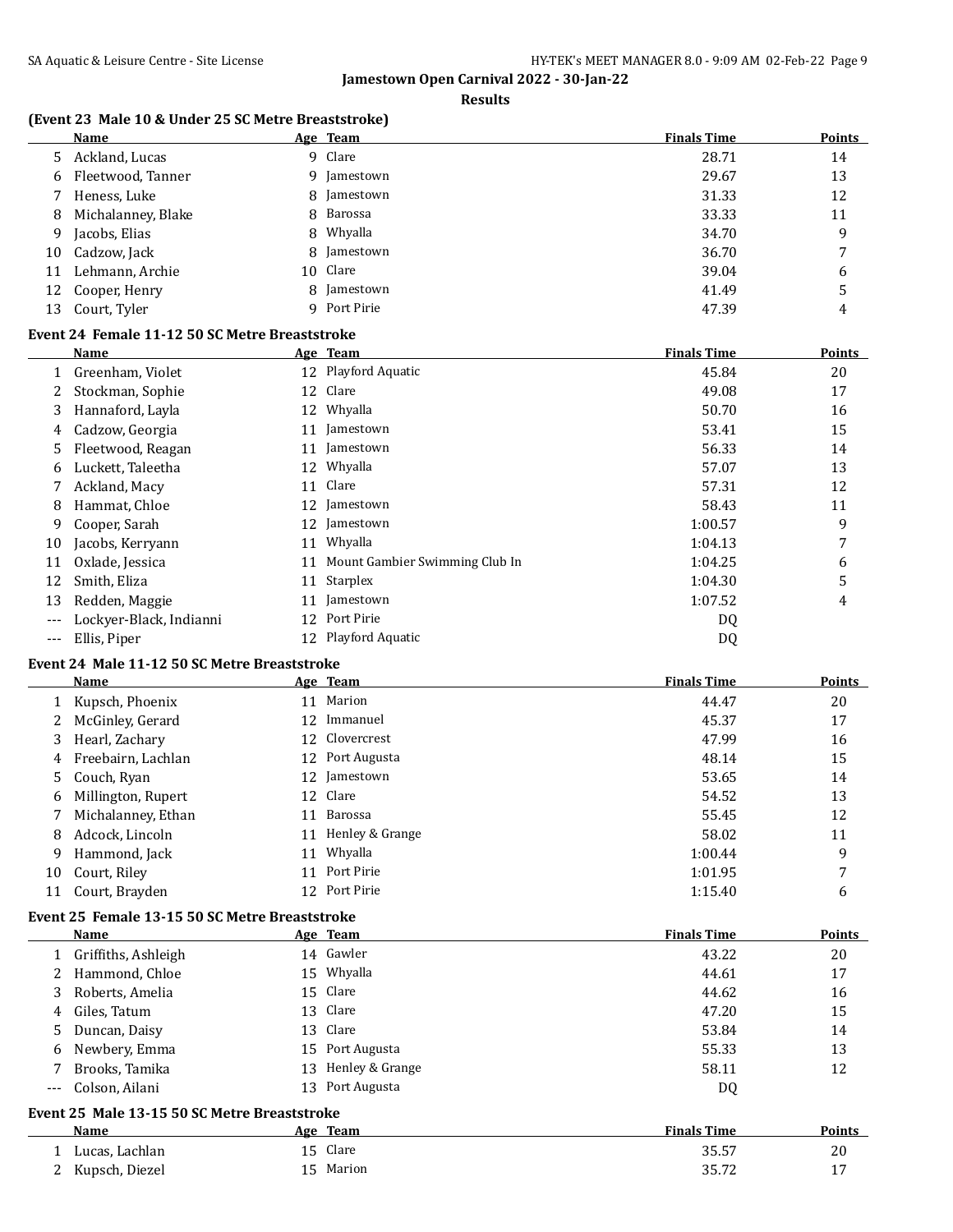#### **Results**

# **(Event 25 Male 13-15 50 SC Metre Breaststroke)**

|              | Name                                           |    | Age Team             | <b>Finals Time</b> | <b>Points</b> |
|--------------|------------------------------------------------|----|----------------------|--------------------|---------------|
| 3            | Hearl, Ethan                                   |    | 15 Clovercrest       | 37.30              | 16            |
| 4            | Smith, Jarrad                                  |    | 14 Starplex          | 40.65              | 15            |
| 5            | Kupsch, Tarcan                                 | 13 | Marion               | 41.75              | 14            |
| 6            | Lucas, Tommy                                   | 13 | Clare                | 42.93              | 13            |
| 7            | Subasinha, Dinith                              | 13 | Starplex             | 44.61              | 12            |
| 8            | Smart, Isaac                                   |    | 14 Crystal Brook     | 45.05              | 11            |
| 9            | Bohlin, Braydon                                | 14 | Clovercrest          | 57.46              | 9             |
| 10           | Colson, Darius                                 | 14 | Port Augusta         | 57.52              | 7             |
| 11           | Lehmann, Samuel                                | 14 | Clare                | 1:00.76            | 6             |
| ---          | Bohlin, Connor                                 | 15 | Clovercrest          | DQ                 |               |
|              |                                                |    | 14 Port Pirie        |                    |               |
| $---$        | Thompson, Angus                                |    |                      | DQ                 |               |
|              | Event 26 Female 16-29 50 SC Metre Breaststroke |    |                      |                    |               |
|              | Name                                           |    | Age Team             | <b>Finals Time</b> | <b>Points</b> |
|              | 1 Morgan, Shania                               |    | 22 Jamestown         | 35.68              | 20            |
| 2            | Lehmann, Rebecca                               |    | 16 Clare             | 44.51              | 17            |
| 3            | Richards, Kaitlyn                              |    | 17 Mountain Pool     | 47.55              | 16            |
| 4            | Walker, Maggie                                 |    | 17 Jamestown         | 54.19              | 15            |
| 5            | Orrock, Sophie                                 | 16 | Booleroo Centre-Op   | 56.17              | 14            |
|              | Event 26 Male 16-29 50 SC Metre Breaststroke   |    |                      |                    |               |
|              | <b>Name</b>                                    |    | Age Team             | <b>Finals Time</b> | <b>Points</b> |
|              | 1 Herringer, Oliver                            |    | 18 Mountain Pool     | 38.09              | 20            |
| 2            | Smart, Max                                     |    | 16 Crystal Brook     | 38.98              | 17            |
| 3            | Butler, Royce                                  | 16 | Clare                | 42.38              | 16            |
| 4            | Ackland, Colby                                 | 16 | Clare                | 42.50              | 15            |
| 5            | Kupke, Hayden                                  | 17 | Jamestown            | 43.31              | 14            |
| 6            | Hinze, Liam                                    | 17 | Mountain Pool        | 43.78              | 13            |
| 7            | Freebairn, Connor                              |    | 17 Port Augusta      | 46.60              | 12            |
|              |                                                |    |                      |                    |               |
|              | Event 31 Mixed 200 SC Metre Backstroke         |    |                      |                    |               |
|              | Name                                           |    | Age Team             | <b>Finals Time</b> | Points        |
|              | 1 Lucas, Lachlan                               |    | 15 Clare             | 2:38.08            | 20            |
| 2            | Kupsch, Tarcan                                 |    | 13 Marion            | 2:41.13            | 17            |
| 3            | Greenham, Violet                               |    | 12 Playford Aquatic  | 3:02.04            | 16            |
| 4            | Eades, Alexandra                               |    | 26 Whyalla           | 3:26.58            | 15            |
| 5            | Cadzow, Georgia                                |    | 11 Jamestown         | 3:28.03            | 14            |
|              | Event 32 Mixed 200 SC Metre Breaststroke       |    |                      |                    |               |
|              | <u>Name</u>                                    |    | Age Team             | <b>Finals Time</b> | <b>Points</b> |
| $\mathbf{1}$ | Morgan, Shania                                 |    | 22 Jamestown         | 2:48.25            | 20            |
| 2            | Kupsch, Diezel                                 | 15 | Marion               | 2:53.54            | 17            |
| 3            | Hearl, Ethan                                   |    | 15 Clovercrest       | 2:54.55            | 16            |
| 4            | Smith, Jarrad                                  |    | 14 Starplex          | 3:11.72            | 15            |
| 5            | Hinze, Liam                                    | 17 | <b>Mountain Pool</b> | 3:26.20            | 14            |
| 6            | Kupke, Hayden                                  | 17 | Jamestown            | 3:29.99            | 13            |
| 7            | Smart, Isaac                                   | 14 | Crystal Brook        | 3:41.10            | 12            |
| 8            | Freebairn, Lachlan                             |    | 12 Port Augusta      | 3:47.81            | 11            |
| 9            | Freebairn, Connor                              |    | 17 Port Augusta      | 3:56.64            | 9             |
|              | Subasinha, Dinith                              | 13 | Starplex             |                    |               |
| ---          |                                                |    |                      | DQ                 |               |
| $---$        | Hammat, Chloe                                  |    | 12 Jamestown         | <b>NS</b>          |               |
|              | Event 33 Mixed 200 SC Metre Butterfly          |    |                      |                    |               |
|              | <b>Name</b>                                    |    | Age Team             | <b>Finals Time</b> | Points        |
|              | 1 Kupsch, Phoenix                              |    | 11 Marion            | 3:08.12            | 20            |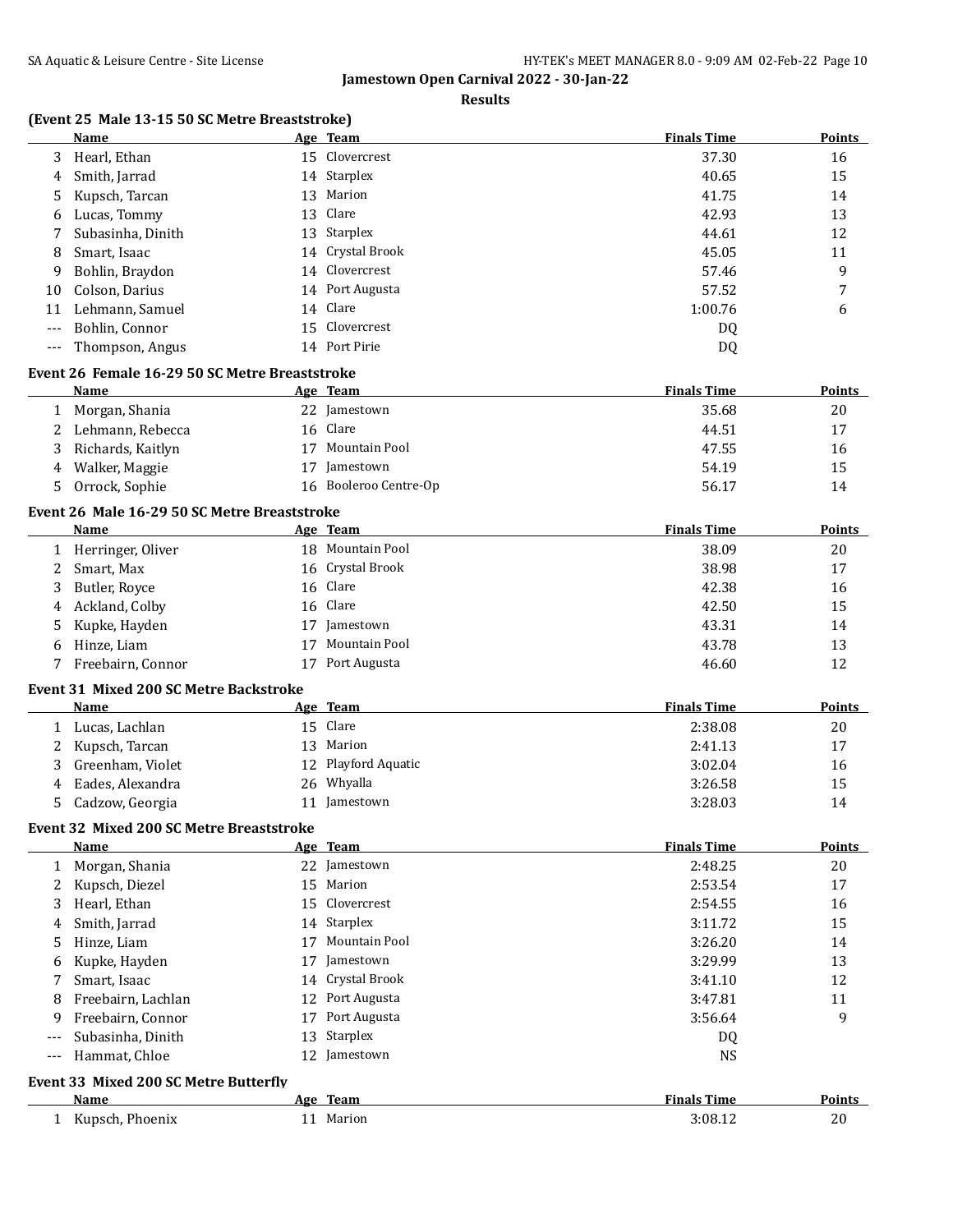**Results**

| Event 34 Mixed 100 SC Metre Freestyle Relay HCP |
|-------------------------------------------------|
|                                                 |

|              | <b>Team</b>                                      |    | Relay                | <b>Finals Time</b> | <b>Points</b> |
|--------------|--------------------------------------------------|----|----------------------|--------------------|---------------|
| 1            | Jamestown                                        |    | А                    | J1:36.91           |               |
| 2            | Jamestown                                        |    | D                    | J1:04.09           |               |
| 3            | Jamestown                                        |    | C                    | J1:30.85           |               |
|              | Whyalla                                          |    | C                    | DQ                 |               |
|              | Whyalla                                          |    | B                    | <b>SCR</b>         |               |
|              | Jamestown                                        |    | B                    | <b>SCR</b>         |               |
| $---$        | Whyalla                                          |    | A                    | <b>SCR</b>         |               |
|              | <b>Event 35 Female 100 SC Metre Butterfly</b>    |    |                      |                    |               |
|              | Name                                             |    | Age Team             | <b>Finals Time</b> | Points        |
| $\mathbf{1}$ | Smart, Chloe                                     | 22 | Crystal Brook        | 1:24.15            | 20            |
| 2            | Richards, Kaitlyn                                | 17 | <b>Mountain Pool</b> | 1:25.35            | 17            |
| 3            | Ellis, Piper                                     | 12 | Playford Aquatic     | 1:29.15            | 16            |
| 4            | Greenham, Violet                                 | 12 | Playford Aquatic     | 1:29.68            | 15            |
| $---$        | Lehmann, Rebecca                                 |    | 16 Clare             | <b>NS</b>          |               |
|              |                                                  |    |                      |                    |               |
|              | Event 35 Male 100 SC Metre Butterfly             |    |                      |                    |               |
|              | <b>Name</b>                                      |    | Age Team             | <b>Finals Time</b> | <b>Points</b> |
| 1            | Lucas, Lachlan                                   | 15 | Clare                | 1:05.64            | 20            |
| 2            | Kupsch, Diezel                                   | 15 | Marion               | 1:20.40            | 17            |
| 3            | Smith, Jarrad                                    | 14 | Starplex             | 1:22.66            | 16            |
| 4            | Kupsch, Tarcan                                   | 13 | Marion               | 1:23.11            | 15            |
| 5            | Lucas, Tommy                                     | 13 | Clare                | 1:23.15            | 14            |
| 6            | Hearl, Zachary                                   | 12 | Clovercrest          | 1:29.13            | 13            |
| 7            | Nemeth-Ford, Tyrell                              |    | 10 West Coast (Sa)   | 1:50.11            | 12            |
|              | Event 36 Female 30 & Over 25 SC Metre Butterfly  |    |                      |                    |               |
|              | Name                                             |    | Age Team             | <b>Finals Time</b> | <b>Points</b> |
| $\mathbf{1}$ | Downing, Nicole                                  |    | 48 Jamestown         | 17.36              | 20            |
| 2            | Duke, Vanessa                                    |    | 38 Jamestown         | 18.19              | 17            |
| 3            | Newbery, Bianca                                  | 40 | Port Augusta         | 28.88              | 16            |
| 4            | Sangster, Emma                                   | 42 | Jamestown            | 30.05              | 15            |
| 5            | Rosser, Janine                                   | 48 | Henley & Grange      | 48.44              | 14            |
| ---          | Brooks, Melanie                                  |    | 38 Henley & Grange   | <b>NS</b>          |               |
|              | Event 36 Male 30 & Over 25 SC Metre Butterfly    |    |                      |                    |               |
|              | Name                                             |    | Age Team             | <b>Finals Time</b> | <b>Points</b> |
| 1            | Bettens, Bradley                                 |    | 30 Henley & Grange   | 16.27              | 20            |
|              | Kupke, Brenton                                   |    | 45 Jamestown         | 18.43              | 17            |
| 3            | Adamson, John                                    |    | 40 Henley & Grange   | 19.53              | 16            |
| 4            | Langford, Adrian                                 |    | 32 Henley & Grange   | 28.12              | 15            |
|              | Event 37 Female 10 & Under 25 SC Metre Butterfly |    |                      |                    |               |
|              | Name                                             |    | Age Team             | <b>Finals Time</b> | <b>Points</b> |
| $\mathbf{1}$ | Duncan, Millie                                   |    | 10 Clare             | 22.97              | 20            |
| 2            | Millington, Alice                                |    | 10 Clare             | 24.69              | 17            |
| 3            | Murray, Marcia                                   |    | 10 Whyalla           | 26.59              |               |
| 4            | Hammat, Ella                                     |    | 9 Jamestown          | 29.55              | 16<br>15      |
|              |                                                  |    |                      |                    |               |
|              | Event 37 Male 10 & Under 25 SC Metre Butterfly   |    |                      |                    |               |
|              | Name                                             |    | Age Team             | <b>Finals Time</b> | <b>Points</b> |
|              | 1 Nemeth-Ford, Tyrell                            |    | 10 West Coast (Sa)   | 18.44              | 20            |
| 2            | Ackland, Lucas                                   | 9  | Clare                | 23.71              | 17            |
| 3            | Michalanney, Blake                               | 8  | Barossa              | 26.71              | 16            |
| 4            | Couch, Marcus                                    |    | 10 Jamestown         | 33.00              | 15            |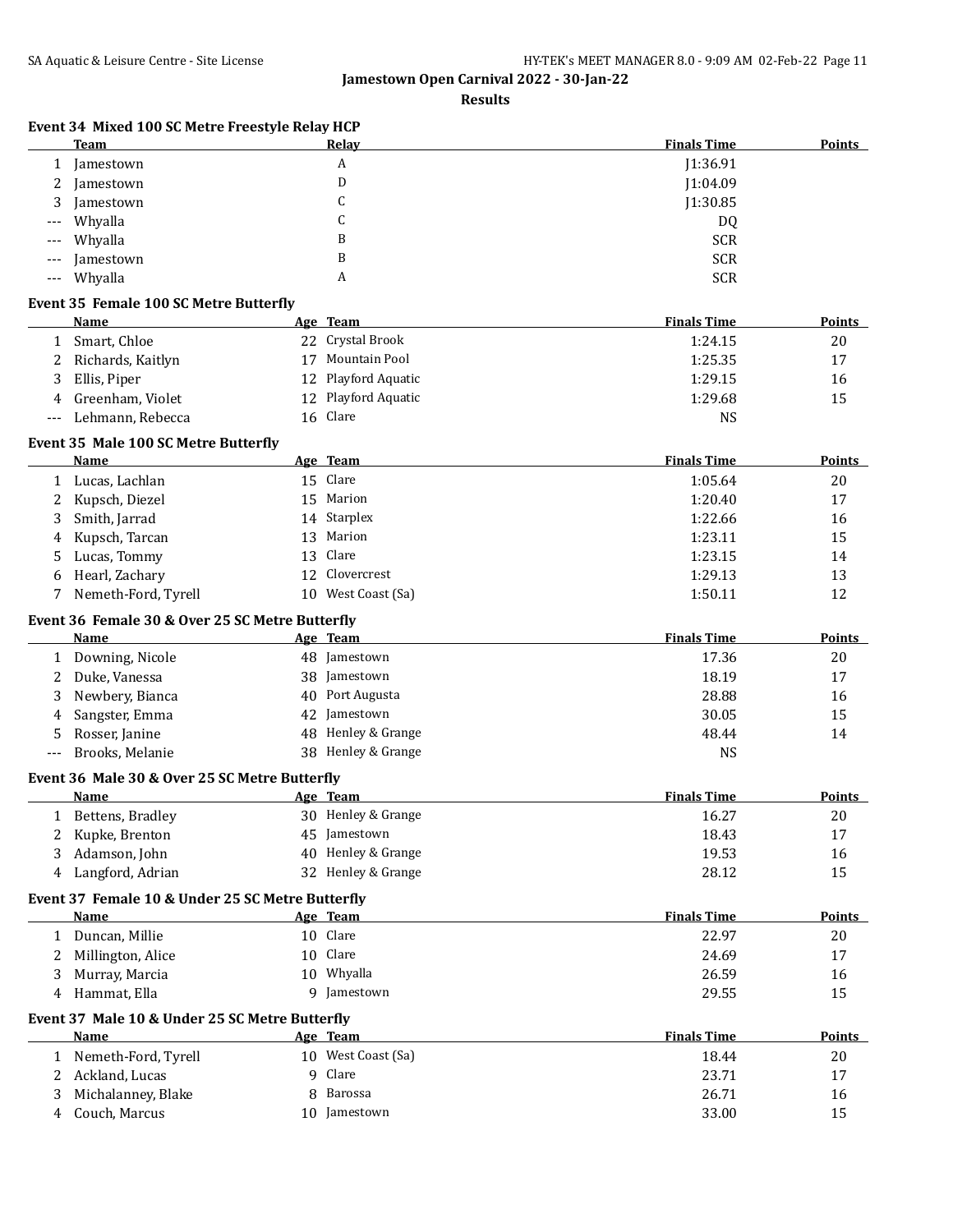**Results**

|              | Event 38 Female 11-12 50 SC Metre Butterfly<br>Name        |    | Age Team            | <b>Finals Time</b> | Points        |
|--------------|------------------------------------------------------------|----|---------------------|--------------------|---------------|
| 1            | Ellis, Piper                                               |    | 12 Playford Aquatic | 36.97              | 20            |
| 2            | Stockman, Sophie                                           | 12 | Clare               | 42.19              | 17            |
| 3            | Cadzow, Georgia                                            | 11 | Jamestown           | 45.16              | 16            |
| 4            | Ackland, Macy                                              | 11 | Clare               | 52.60              | 15            |
| ---          | Luckett, Taleetha                                          |    | 12 Whyalla          | DQ                 |               |
|              | Event 38 Male 11-12 50 SC Metre Butterfly                  |    |                     |                    |               |
|              | Name                                                       |    | Age Team            | <b>Finals Time</b> | <b>Points</b> |
| 1            | McGinley, Gerard                                           |    | 12 Immanuel         | 37.38              | 20            |
| 2            | Kupsch, Phoenix                                            | 11 | Marion              | 37.45              | 17            |
| 3            | Hearl, Zachary                                             | 12 | Clovercrest         | 38.36              | 16            |
| 4            | Michalanney, Ethan                                         | 11 | Barossa             | 48.34              | 15            |
|              |                                                            |    |                     |                    |               |
|              | Event 39 Female 13-15 50 SC Metre Butterfly<br><b>Name</b> |    | Age Team            | <b>Finals Time</b> | Points        |
|              | 1 Hammond, Chloe                                           |    | 15 Whyalla          | 37.99              | 20            |
| 2            | Roberts, Amelia                                            | 15 | Clare               | 38.00              | 17            |
| 3            | Giles, Dakota                                              | 13 | Clare               | 40.21              | 16            |
| 4            | Duncan, Daisy                                              | 13 | Clare               | 41.25              | 15            |
| 5            | Newbery, Emma                                              | 15 | Port Augusta        | 55.67              | 14            |
| 6            | Brooks, Tamika                                             |    | 13 Henley & Grange  | 1:01.75            | 13            |
|              |                                                            |    |                     |                    |               |
|              | Event 39 Male 13-15 50 SC Metre Butterfly<br>Name          |    | Age Team            | <b>Finals Time</b> | <b>Points</b> |
|              | 1 Lucas, Lachlan                                           |    | 15 Clare            | 29.79              | 20            |
| 2            | Kupsch, Diezel                                             | 15 | Marion              | 32.87              | 17            |
| 3            | Lucas, Tommy                                               | 13 | Clare               | 36.06              | 16            |
| 4            | Kupsch, Tarcan                                             | 13 | Marion              | 36.40              | 15            |
| 5            | Subasinha, Dinith                                          |    | 13 Starplex         | 39.99              | 14            |
| 6            | Beaty, Drake                                               |    | 13 Whyalla          | 40.06              | 13            |
|              |                                                            |    |                     |                    |               |
|              | Event 40 Female 16-29 50 SC Metre Butterfly<br>Name        |    | Age Team            | <b>Finals Time</b> | <b>Points</b> |
| $\mathbf{1}$ | Gideon-Takasawa, Aileen                                    |    | 18 Mountain Pool    | 35.26              | 20            |
| 2            | Richards, Kaitlyn                                          |    | 17 Mountain Pool    | 37.41              | 17            |
| 3            | Walker, Maggie                                             |    | 17 Jamestown        | 39.62              | 16            |
| 4            | Lehmann, Rebecca                                           |    | 16 Clare            | 40.33              | 15            |
| 5            | Smart, Chloe                                               |    | 22 Crystal Brook    | 43.34              | 14            |
|              | Event 40 Male 16-29 50 SC Metre Butterfly                  |    |                     |                    |               |
|              | Name                                                       |    | Age Team            | <b>Finals Time</b> | <b>Points</b> |
|              | 1 Smart, Max                                               |    | 16 Crystal Brook    | 33.37              | 20            |
| 2            | Butler, Royce                                              |    | 16 Clare            | 34.74              | 17            |
| 3            | Hinze, Liam                                                | 17 | Mountain Pool       | 35.46              | 16            |
| 4            | Ackland, Colby                                             |    | 16 Clare            | 42.68              | 15            |
|              | Event 41 Mixed 200 SC Metre Freestyle                      |    |                     |                    |               |
|              | Name                                                       |    | Age Team            | <b>Finals Time</b> | <b>Points</b> |
| $\mathbf{1}$ | Kupsch, Diezel                                             |    | 15 Marion           | 2:19.23            | 20            |
| 2            | Hearl, Ethan                                               | 15 | Clovercrest         | 2:22.10            | 17            |
| 3            | Butler, Royce                                              | 16 | Clare               | 2:24.39            | 16            |
| 4            | Kupsch, Phoenix                                            | 11 | Marion              | 2:28.37            | 15            |
| 5            | Hammond, Chloe                                             | 15 | Whyalla             | 2:32.89            | 14            |
| 6            | Lucas, Tommy                                               | 13 | Clare               | 2:38.48            | 13            |
| 7            | Greenham, Violet                                           |    | 12 Playford Aquatic | 2:43.22            | 12            |
| 8            | Beaty, Drake                                               |    | 13 Whyalla          | 2:52.77            | 11            |
| 9            | Ackland, Colby                                             |    | 16 Clare            | 2:54.29            | 9             |
|              |                                                            |    |                     |                    |               |